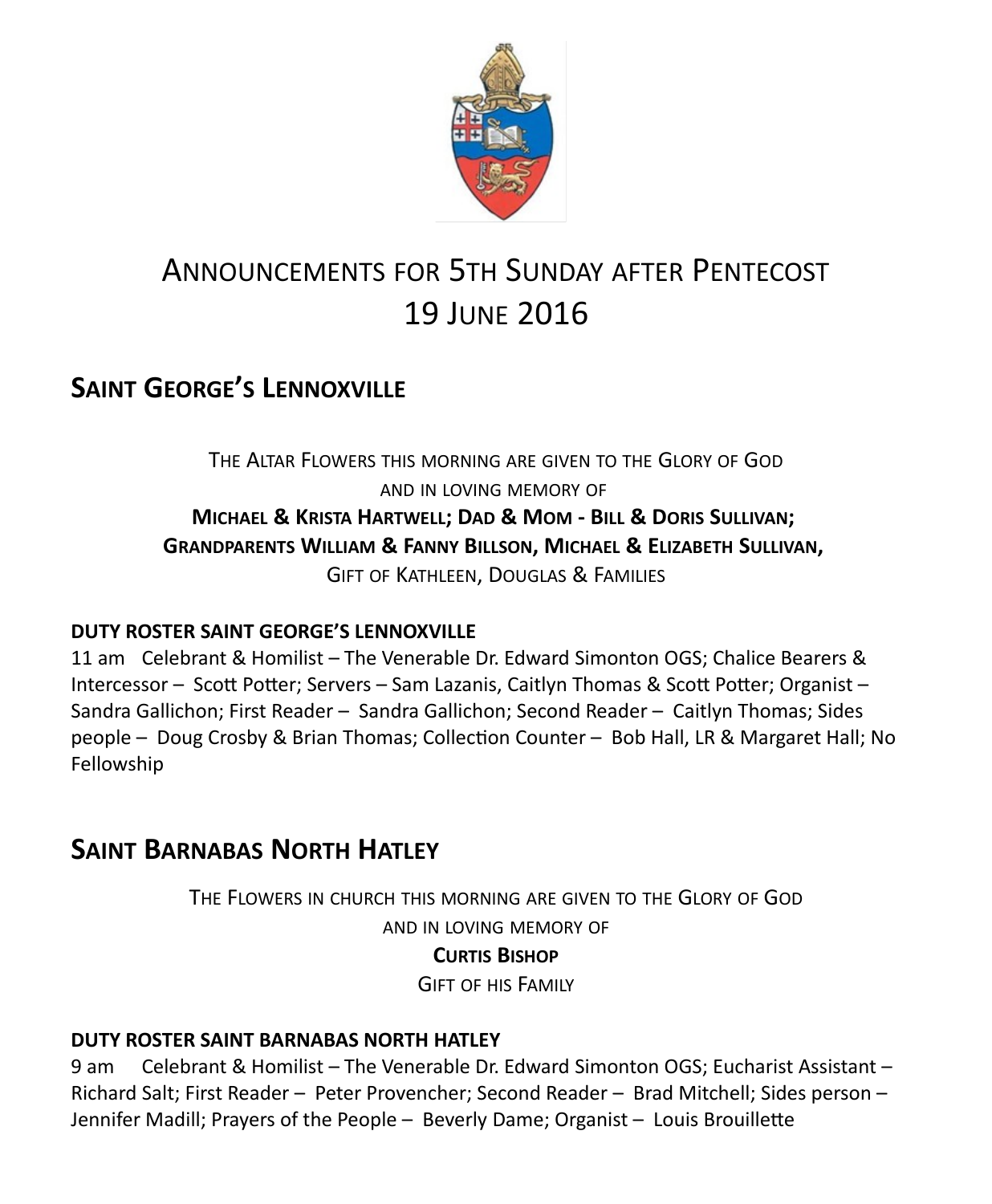# ON THIS WEEK

#### **TODAY - FATHER'S DAY BRUNCH – LENNOXVILLE**

Audrey and Marc Nadeau are organizing a Father's Day Brunch after the morning service TODAY, Sunday, June 19. Suggested contribution for the participants would be 5\$ / person and free of charge for children. A draw will be held during the event. Tickets for the draw: 2\$ per ticket, 5\$ for 3, 8\$ for 5.

#### **TODAY - ST. BARNABAS – MILBY**

There will be a service (including sacrament of baptism) at St. Barnabas, Milby TODAY, Sunday, June 19 at 2 pm.

#### **SUNDAY SCHOOL – LENNOXVILLE**

There WILL be Sunday School TODAY, Sunday, June 19. This special Sunday School class has been added for Father's Day. No Sunday School for the rest of the summer.

#### **GRACE VILLAGE - HUNTINGVILLE**

There will be an Eucharist service at the Grace Village on **Tuesday, June 21 at 10 am**. All welcome.

#### **GOING AWAY PARTY FOR LYNN DILLABOUGH – DANVILLE**

On Sunday, June 26th, 2:30 - 4:00 pm at St Augustine's, Danville (73 rue du Carmel) This short worship service followed by cake and ice cream. There is no need to bring anything or to confirm your attendance. Please just come and enjoy a last time together before Lynn moves the next day.

#### **PAR – NORTH HATLEY**

#### *Are you on PAR with your church?*

Pre-Authorized Remittance (PAR) is now available for St-Barnabas Church North Hatley; This helps the church manage contributions, meet is obligations and prepare its annual budget; PAR helps parishioners budget their support of the church just like budgeting household expenses; Monthly contributions are made to the church from the parishioner's bank account or credit card; PAR is a win win for both the church and parishioners. Whatever amount you wish to contribute, please consider using PAR. It is easy, efficient, reduces paperwork and saves time. Please contact Jennifer Madill, the parish secretary, for more information or complete a PAR form located at the back of the church.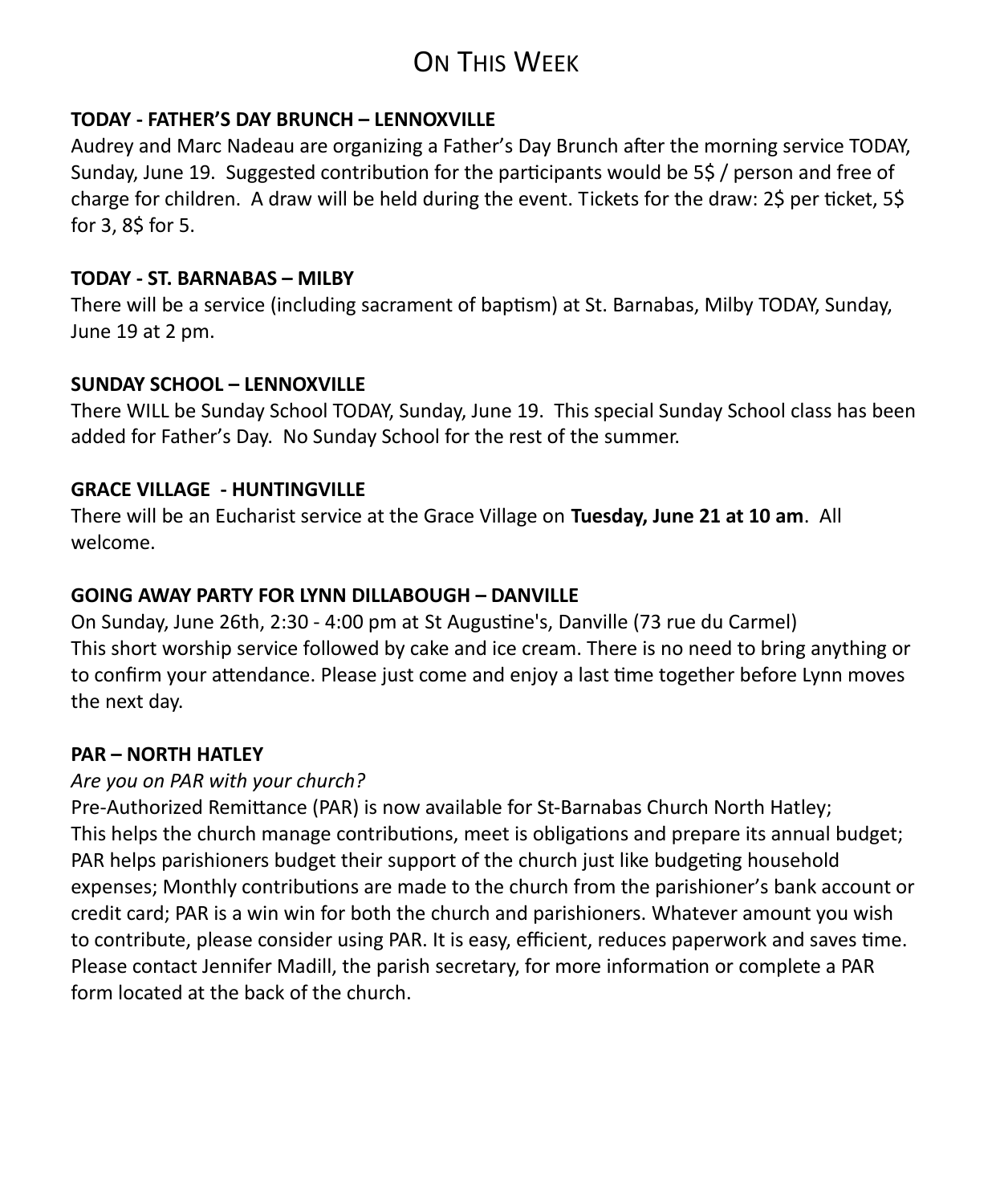### SERVICES THIS WEEK

| <b>TODAY</b>       | <b>9 AM</b>     | <b>HOLY EUCHARIST</b>               | <b>NORTH HATLEY</b> |
|--------------------|-----------------|-------------------------------------|---------------------|
|                    | $9:15$ AM       | <b>MORNING PRAYER</b>               | <b>MAGOG</b>        |
|                    | $11 \text{ AM}$ | <b>HOLY EUCHARIST</b>               | LENNOXVILLE         |
|                    | 2 PM            | <b>HOLY EUCHARIST &amp; BAPTISM</b> | <b>MILBY</b>        |
| <b>NEXT SUNDAY</b> | 9 AM            | <b>BCP MATTINS</b>                  | <b>NORTH HATLEY</b> |
|                    | 9 AM            | <b>HOLY EUCHARIST</b>               | AYER'S CLIFF        |
|                    | $9:15$ AM       | <b>HOLY EUCHARIST</b>               | <b>MAGOG</b>        |
|                    | $11 \text{ AM}$ | <b>SERVICE OF THE WORD</b>          | LENNOXVILLE         |
|                    | 11 AM           | <b>HOLY EUCHARIST</b>               | COATICOOK           |

## DEANERY MEETINGS AT ST GEORGE'S LENNOXVILLE

#### **DEANERY WORSHIP MINISTRY TEAM**

Meets Tuesday, June 28 at 10:00 – 11:00 am in the Upper Room

### UPCOMING EVENTS

#### **PLYMOUTH TRINITY UNITED CHURCH FUNDRAISER – NORTH HATLEY**

**Fourth Annual P-T fundraiser at The Piggery**: Enjoy country-folk music? Want to support Plymouth-Trinity? Come to The Piggery Theatre on Saturday, July 2nd at 8 p.m. and hear Naomi Bristow, The Yodelin' Cowgirl. *Naomi's love for old tyme traditional country music led her to selftaught yodeling*. You can check out her style at [www.naomibristow.com](https://webmail.ubishops.ca/owa/redir.aspx?REF=NQKowh0lFeU5Lt9KZwKn5VdvJF9k6inWjGk_sTs517uMKDLz45XTCAFodHRwOi8vd3d3Lm5hb21pYnJpc3Rvdy5jb20v) or on YouTube. Tickets are \$20 and available by contacting Janet McBurney at 819-565-9716 after 6 p.m. Proceeds to benefit Plymouth-Trinity's UCW.

#### **CONCERTS**

Dimanche 26 Juin 2016 au Domaine Pointe de St-Vallier à 14h30 « Les beaux dimanches du Domaine »suivi de l'heure du thé avec Maude Fréchette-Gagné et Jean-Yves St-Pierre, musique du Moyen-âge et de la renaissance. Voix et une vingtaine d'instruments!!!! Dimanche 3 Juillet 2016 à 13h00 : Trio Bouffil (clarinettes) au parc Dreamland (Gazébo) de North Halley (si pluie à l'Église Universalis sur rue Main). Avec Stéphane Tremblay, Jean-Yves St-Pierre et Pauline Farrugia (clarinette sib et basse). Programme d'été : Bouffil, beethoven, Mozart, Agostini et quelques surprises jazz!